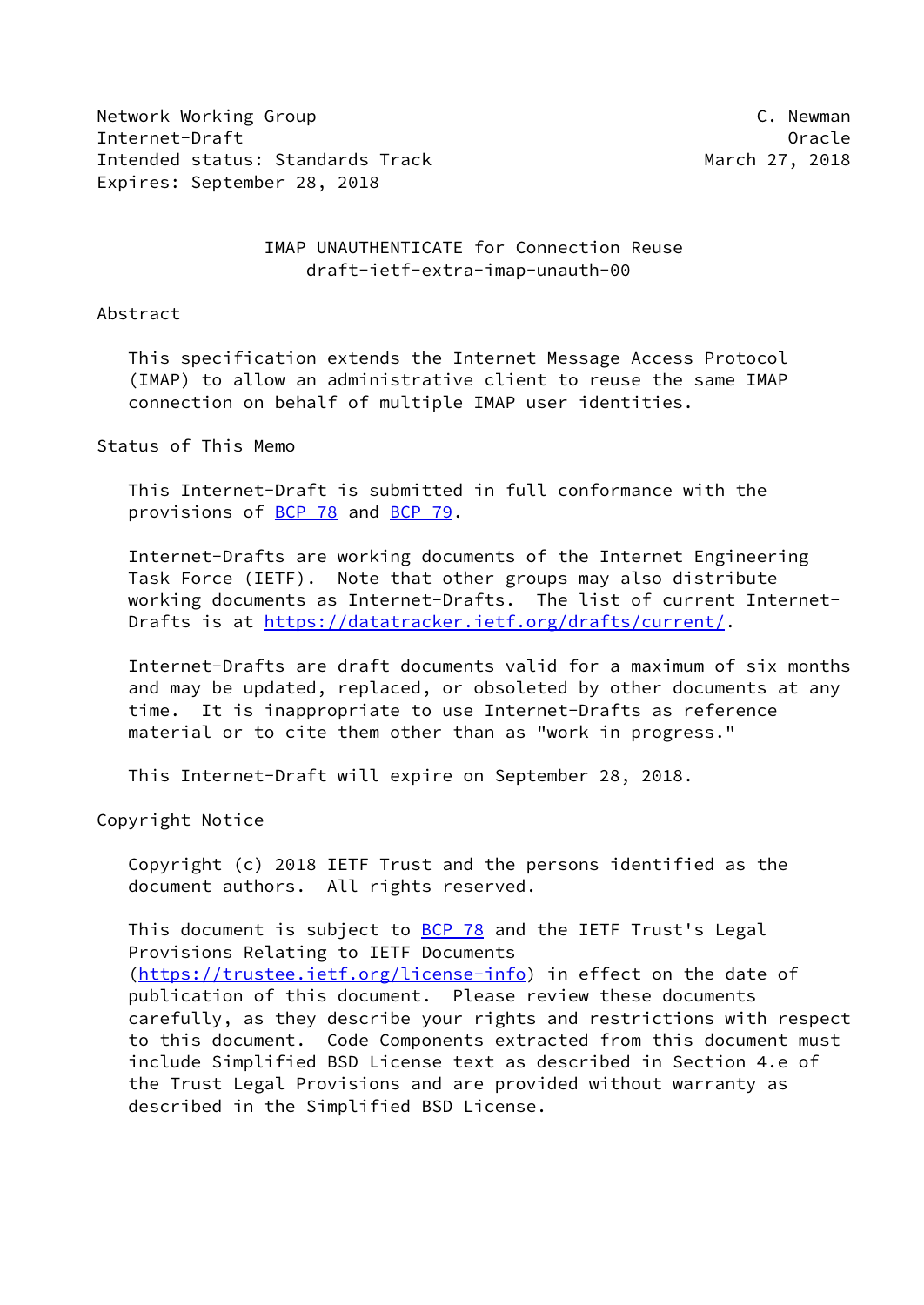# <span id="page-1-1"></span>Internet-Draft IMAP UNAUTHENTICATE for Connection Reuse March 2018

# Table of Contents

|                                                   | $\overline{2}$ |
|---------------------------------------------------|----------------|
| Conventions Used in This Document<br>2.           | $\overline{2}$ |
| 3.                                                | $\overline{3}$ |
| 4.                                                | $\overline{4}$ |
|                                                   | $\overline{4}$ |
| 4.2. Client Certificates, SASL EXTERNAL and imaps | $\overline{5}$ |
| 5.                                                | $\overline{5}$ |
| 6.                                                | $\overline{1}$ |
| 7.                                                | $\overline{1}$ |
| 8.                                                | $\overline{1}$ |
| 9.                                                | 8              |
|                                                   | 8              |
| Normative References<br>10.1.                     | 8              |
| 10.2. Informative References                      | 8              |
| Appendix A. Design Considerations                 | 10             |
| Appendix B. Acknowledgements                      | 10             |
| Author's Address                                  | 10             |
|                                                   |                |

#### <span id="page-1-0"></span>[1](#page-1-0). Introduction

Modern IMAP [\[RFC3501](https://datatracker.ietf.org/doc/pdf/rfc3501)] server deployments often have peer systems with administrative privilege that perform actions on behalf of IMAP end users. For example, a voice mail gateway can use IMAP to store a user's voicemail and mark that voicemail as \Seen when the user listens to it via the phone interface. These systems can issue the IMAP AUTHENTICATE command with administrative credentials to act on behalf of other users. However, with the IMAP base specification, these specialized IMAP clients must close the connection and create a new connection for each user. For efficiency reasons, it is desirable for these clients to reuse the same connection, particularly if SSL has been negotiated. This specification proposes the UNAUTHENTICATE command to achieve this goal.

 The IMAP state machine described in section [3 of RFC 3501](https://datatracker.ietf.org/doc/pdf/rfc3501#section-3) does not have a transition from authenticated or selected state to not authenticated state. The UNAUTHENTICATE command adds a transition from authenticated or selected state to not authenticated state.

# <span id="page-1-2"></span>[2](#page-1-2). Conventions Used in This Document

The key words "MUST", "MUST NOT", "REQUIRED", "SHALL", "SHALL NOT",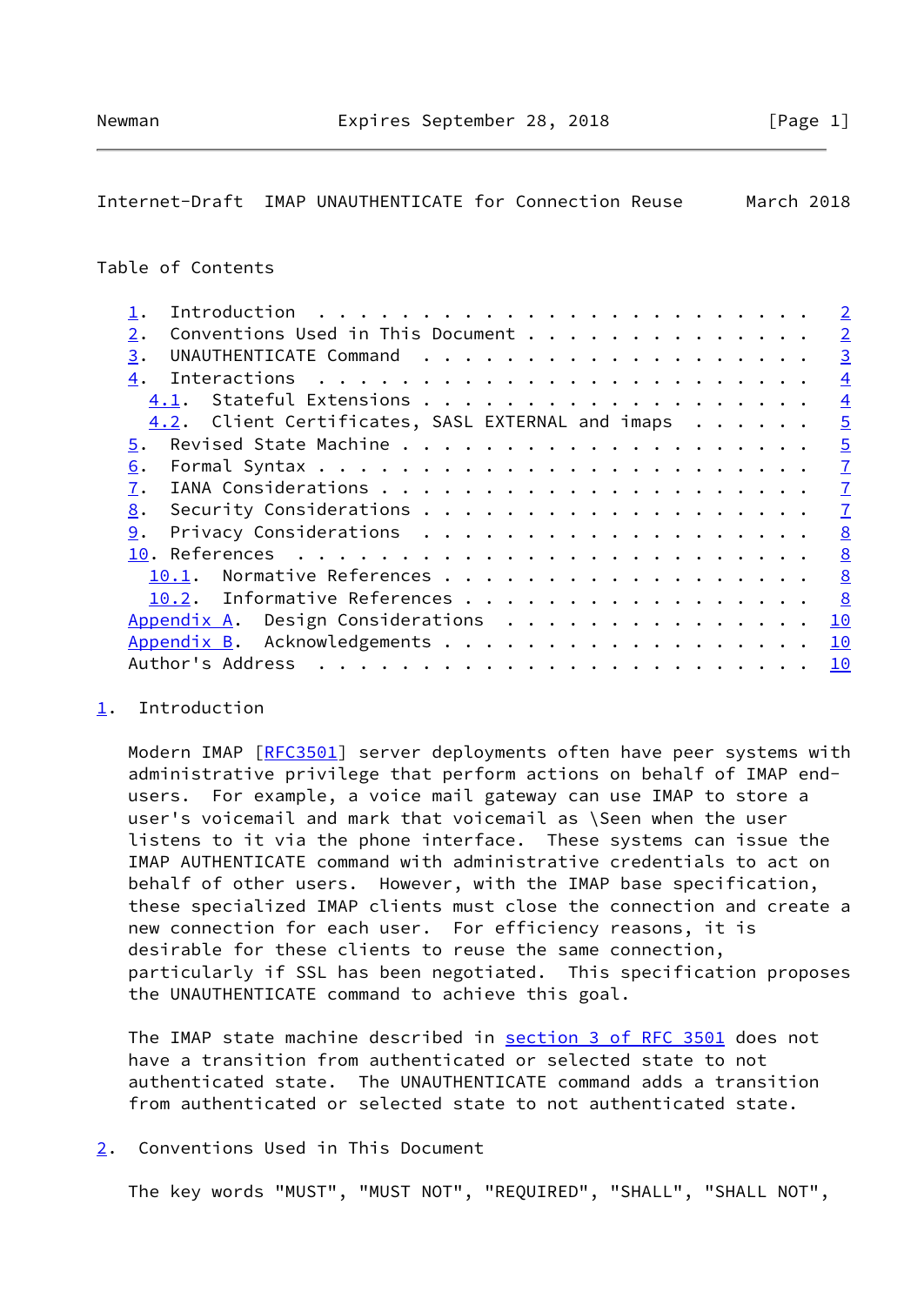"SHOULD", "SHOULD NOT", "RECOMMENDED", "MAY", and "OPTIONAL" in this document are to be interpreted as described in [\[RFC2119](https://datatracker.ietf.org/doc/pdf/rfc2119)].

Newman **Expires September 28, 2018** [Page 2]

<span id="page-2-1"></span>Internet-Draft IMAP UNAUTHENTICATE for Connection Reuse March 2018

<span id="page-2-0"></span>[3](#page-2-0). UNAUTHENTICATE Command

Arguments: None

Responses: no specific response for this command

 Result: OK - completed, now in not authenticated state BAD - command unknown or arguments invalid

 This command directs the server to reset all connection state, except for state at the TLS [\[RFC5465](https://datatracker.ietf.org/doc/pdf/rfc5465)] layer. Upon completion, the server connection is placed in not authenticated state. This represents transition 7 in the State Machine Diagram ([Section 5\)](#page-5-0).

 If a mailbox was selected, the mailbox ceases to be selected but no expunge event is generated. If a SASL [\[RFC4422](https://datatracker.ietf.org/doc/pdf/rfc4422)] security layer was active, it terminates immediately after the server sends the CRLF following the OK response. For the client, it terminates immediately after the CRLF following the UNAUTHENTICATE command.

 After sending this command, the client is free to issue a new AUTHENTICATE or LOGIN command as permitted based on the server's capabilities. If no SASL security layer was active, the client is permitted to pipeline the UNAUTHENTICATE command with a subsequent AUTHENTICATE command. If the IMAP server also advertises SASL-IR [\[RFC4959](https://datatracker.ietf.org/doc/pdf/rfc4959)], this permits an administrative client to re-authenticate in one round trip. Because of this pipelining optimization, a server advertising UNAUTHENTICATE is not permitted to respond to the UNAUTHENTICATE command with a NO response if it is unable to reset state associated with the connection. Servers MAY close the connection with an untagged BYE response if this preferably rare situation occurs.

 Servers MAY choose to advertise the UNAUTHENTICATE capability only after authentication has completed. As a result, clients need to issue an IMAP CAPABILITY command after authentication in order to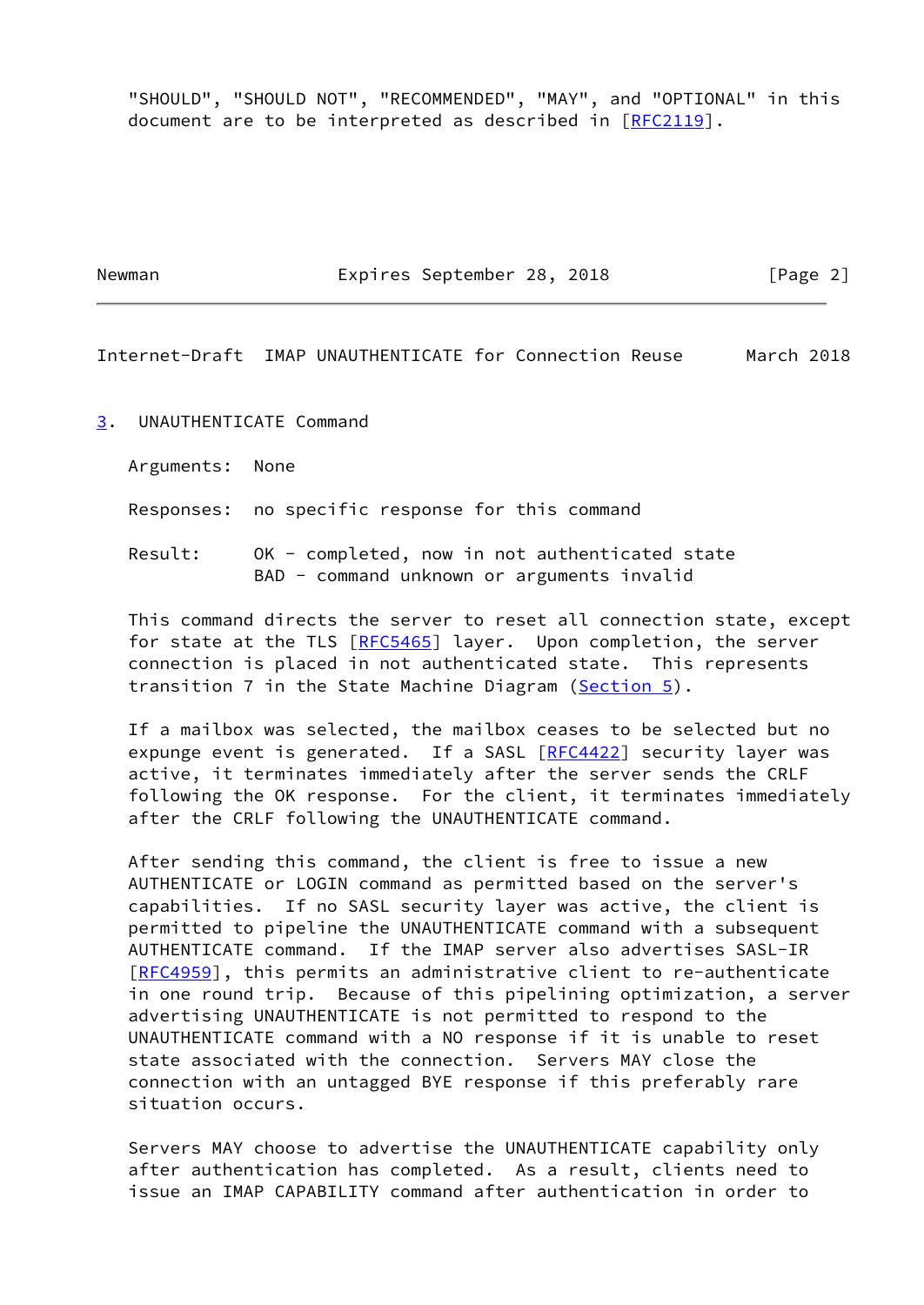determine the availability of UNAUTHENTICATE.

 The IMAP ID [\[RFC2971](https://datatracker.ietf.org/doc/pdf/rfc2971)] command provides properties about the client primarily for use in server log or audit files. Because IMAP ID is not related to application authentication or user identity in any way and caching it for the duration of the client connection can be useful, the interaction between IMAP ID and the UNAUTHENTICATE command is implementation defined.

Newman **Expires September 28, 2018** [Page 3]

## <span id="page-3-1"></span>Internet-Draft IMAP UNAUTHENTICATE for Connection Reuse March 2018

### <span id="page-3-0"></span>[4](#page-3-0). Interactions

 This section describes interactions between this extension and other IMAP extensions or usage models.

### <span id="page-3-2"></span>[4.1](#page-3-2). Stateful Extensions

 This lists some IMAP extensions that have connection state that MUST be reset if both the specified extension is advertised and the UNAUTHENTICATE command is advertised and used. This list may not be complete; the requirement to reset connection state applies to all current and future extensions except STARTTLS and ID.

- o Cached identity information, such a group memberships, that are used to evaluate access control lists [\[RFC4314](https://datatracker.ietf.org/doc/pdf/rfc4314)] MUST be reset.
- o CONDSTORE servers [\[RFC7162](https://datatracker.ietf.org/doc/pdf/rfc7162)] MUST behave as if no CONDSTORE enabling command had been issued after an UNAUTHENTICATE command is issued.
- o If IMAP COMPRESS [\[RFC4978](https://datatracker.ietf.org/doc/pdf/rfc4978)] is active, the compression layer terminates after the server sends the CRLF following the OK response and after the client sends the CRLF following the UNAUTHENTICATE command. In the event it matters, the compression layer terminates before a SASL layer terminates.
- o Any extensions enabled by the IMAP ENABLE [\[RFC5161](https://datatracker.ietf.org/doc/pdf/rfc5161)] command cease to be enabled when the UNAUTHENTICATE command is issued. This includes, but is not limited to, CONDSTORE [[RFC7162](https://datatracker.ietf.org/doc/pdf/rfc7162)], QRESYNC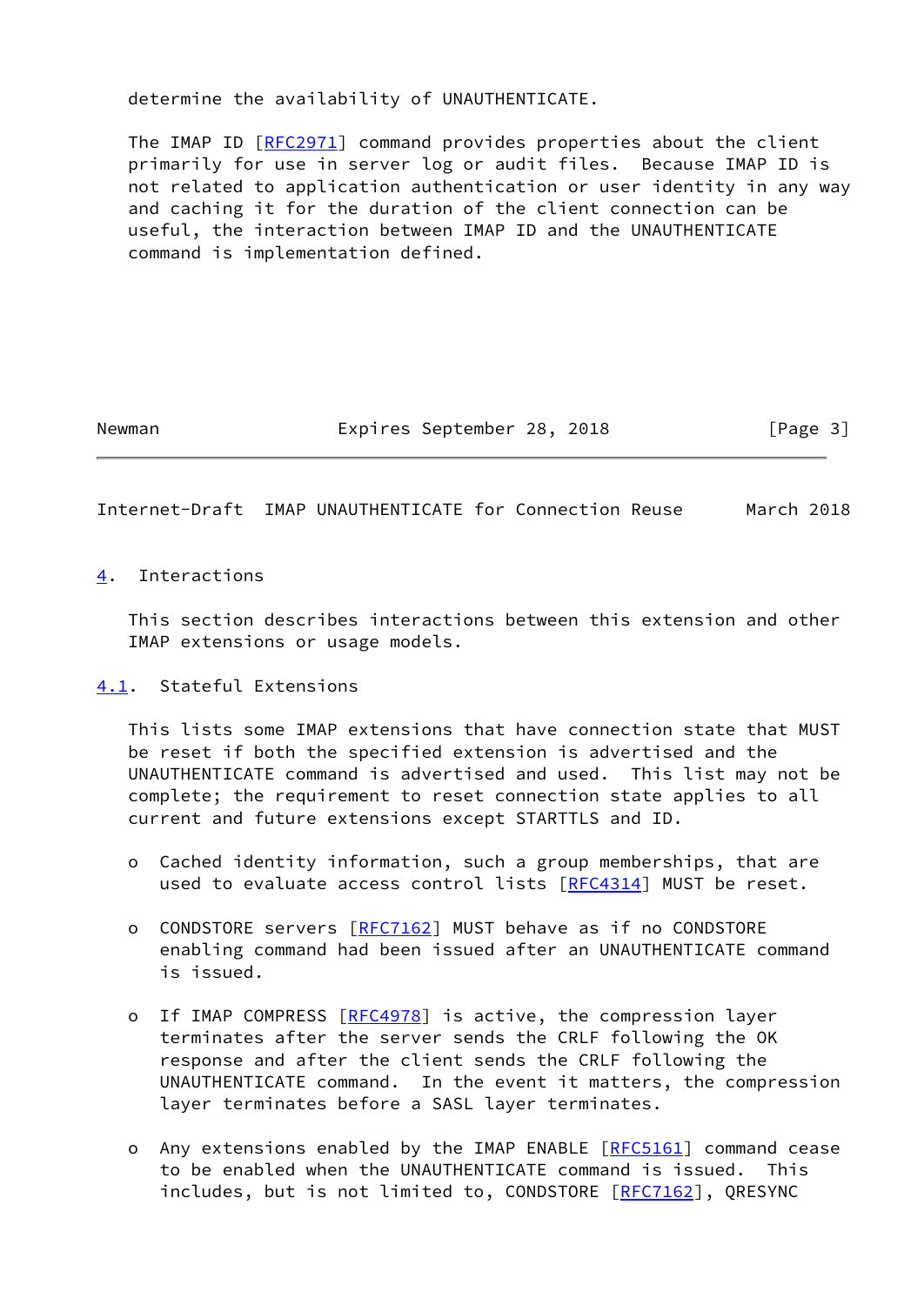[[RFC7162\]](https://datatracker.ietf.org/doc/pdf/rfc7162), METADATA [\[RFC5464](https://datatracker.ietf.org/doc/pdf/rfc5464)], METADATA-SERVER [[RFC5464](https://datatracker.ietf.org/doc/pdf/rfc5464)] and UTF8=ACCEPT [\[RFC6855](https://datatracker.ietf.org/doc/pdf/rfc6855)].

- o A server advertising SEARCHRES [[RFC5182](https://datatracker.ietf.org/doc/pdf/rfc5182)] discards any saved search results so that '\$' subsequently represents the empty set.
- o A server advertising LANGUAGE [\[RFC5255](https://datatracker.ietf.org/doc/pdf/rfc5255)] will revert to the "i-default" language.
- o When a server advertises CONTEXT=SEARCH or CONTEXT=SORT [[RFC5267\]](https://datatracker.ietf.org/doc/pdf/rfc5267), the UNAUTHENTICATE command includes an implicit CANCELUPDATE for all server contexts.
- o When a server advertises NOTIFY [[RFC5465\]](https://datatracker.ietf.org/doc/pdf/rfc5465), the UNAUTHENTICATE command cancels server state related to the NOTIFY command and reverts to default IMAP base-specification behavior for notifications.

Newman **Expires September 28, 2018** [Page 4]

<span id="page-4-1"></span>Internet-Draft IMAP UNAUTHENTICATE for Connection Reuse March 2018

#### <span id="page-4-0"></span>[4.2](#page-4-0). Client Certificates, SASL EXTERNAL and imaps

When a TLS [[RFC5246\]](https://datatracker.ietf.org/doc/pdf/rfc5246) security layer is negotiated either via the STARTTLS command or use of the imaps port [[RFC6186](https://datatracker.ietf.org/doc/pdf/rfc6186)], IMAP servers MAY be configured to request a client certificate and IMAP clients MAY provide one. Client credentials at the TLS layer do not normally impact the application layer without use of the SASL EXTERNAL mechanism [[RFC4422](https://datatracker.ietf.org/doc/pdf/rfc4422)] in an IMAP AUTHENTICATE command that directs the server to use the provided client certificate to authenticate as the specified IMAP user. The UNAUTHENTICATE command breaks any application-level binding of the TLS client credentials but does not discard the client credentials. As a result, an administrative client may use a client certificate with administrative privilege to act on behalf of multiple IMAP users in the same connection via the EXTERNAL mechanism and the UNAUTHENTICATE command.

 Some server implementations using the imaps port will request and use a TLS client certificate to authenticate immediately as the default IMAP identity associated with that certificate. These implementations indicate this behavior by using the PREAUTH greeting as indicated by transition 2 in the State Machine Diagram [\(Section 5](#page-5-0)). As a result, TLS client certificates can not be used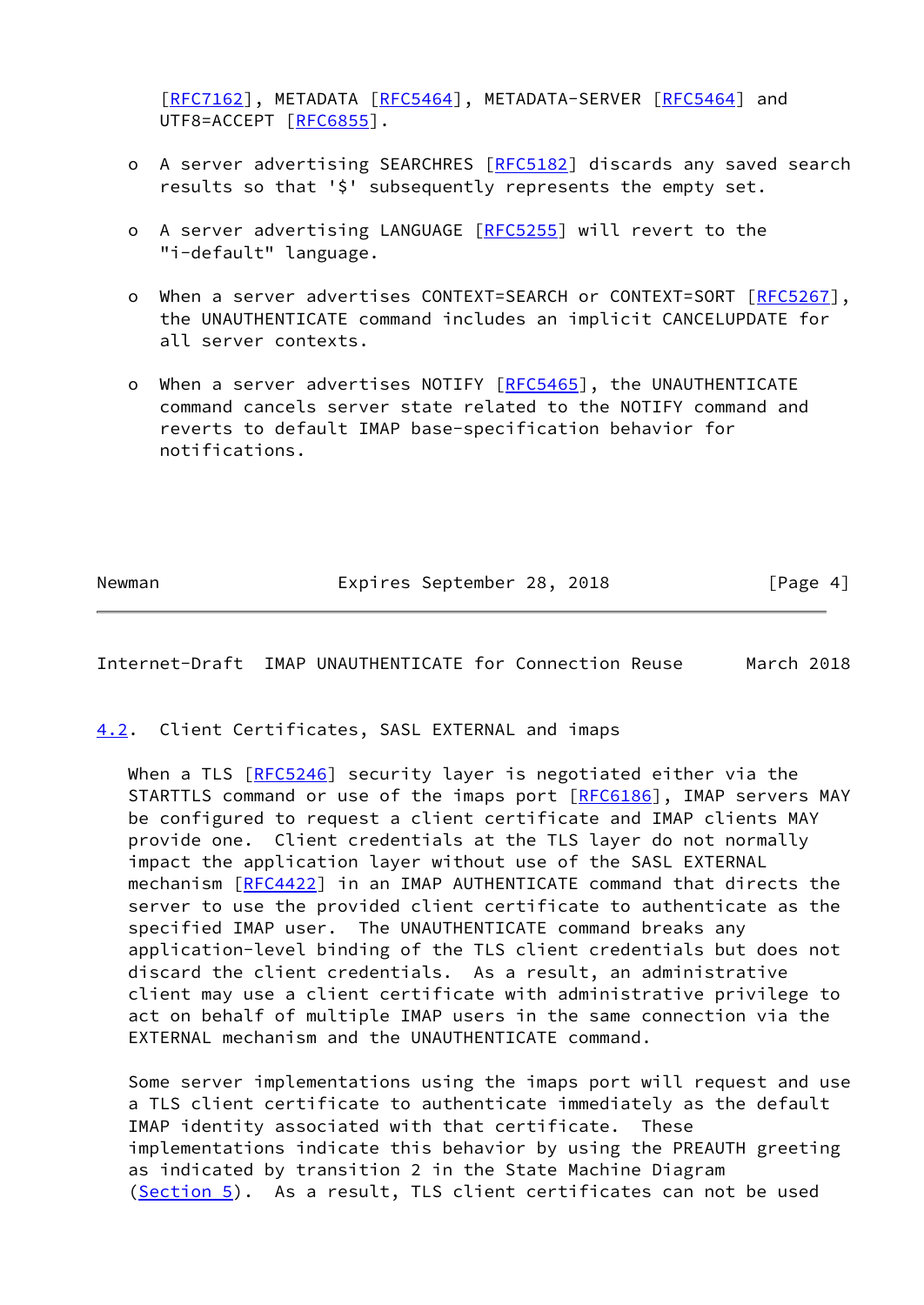for administrative proxy authentication with the imaps port unless the UNAUTHENTICATE command is also advertised. In that case, an administrative client can respond to the PREAUTH greeting with an UNAUTHENTICATE command and then issue an AUTHENTICATE EXTERNAL command.

<span id="page-5-0"></span>[5](#page-5-0). Revised State Machine

Newman **Expires September 28, 2018** [Page 5]

Internet-Draft IMAP UNAUTHENTICATE for Connection Reuse March 2018

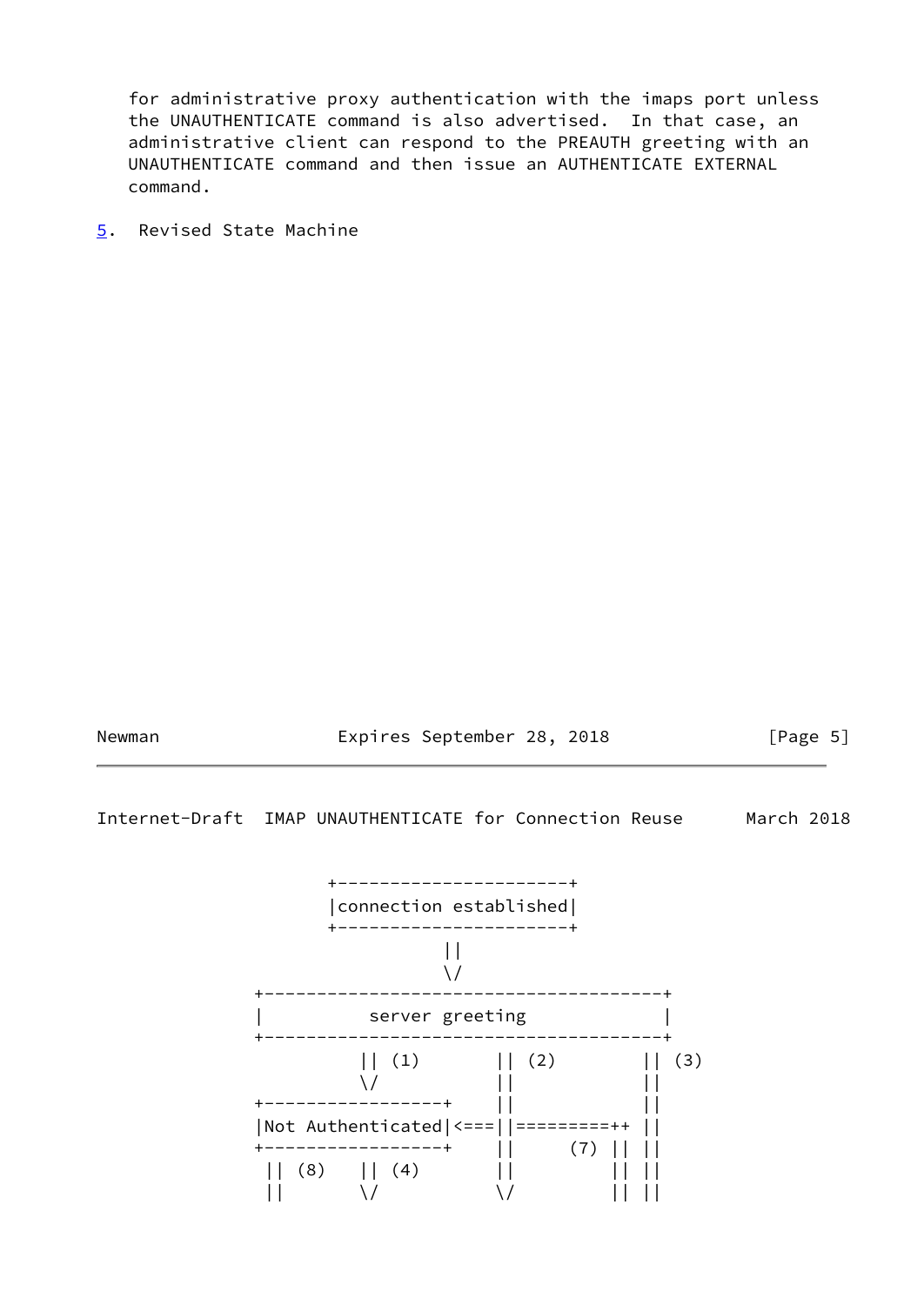

Revised IMAP state machine transitions:

- 1. connection without pre-authentication (OK greeting)
- 2. pre-authenticated connection (PREAUTH greeting)
- 3. rejected connection (BYE greeting)
- 4. successful LOGIN or AUTHENTICATE command
- 5. successful SELECT or EXAMINE command

| Newman |  | Expires September 28, 2018 |  |  | [Page 6] |  |  |
|--------|--|----------------------------|--|--|----------|--|--|
|--------|--|----------------------------|--|--|----------|--|--|

<span id="page-6-1"></span>Internet-Draft IMAP UNAUTHENTICATE for Connection Reuse March 2018

- 6. CLOSE, UNSELECT [\[RFC3691](https://datatracker.ietf.org/doc/pdf/rfc3691)] or failed SELECT or EXAMINE command
- 7. UNAUTHENTICATE command
- 8. LOGOUT command, server shutdown, or connection closed
- <span id="page-6-0"></span>[6](#page-6-0). Formal Syntax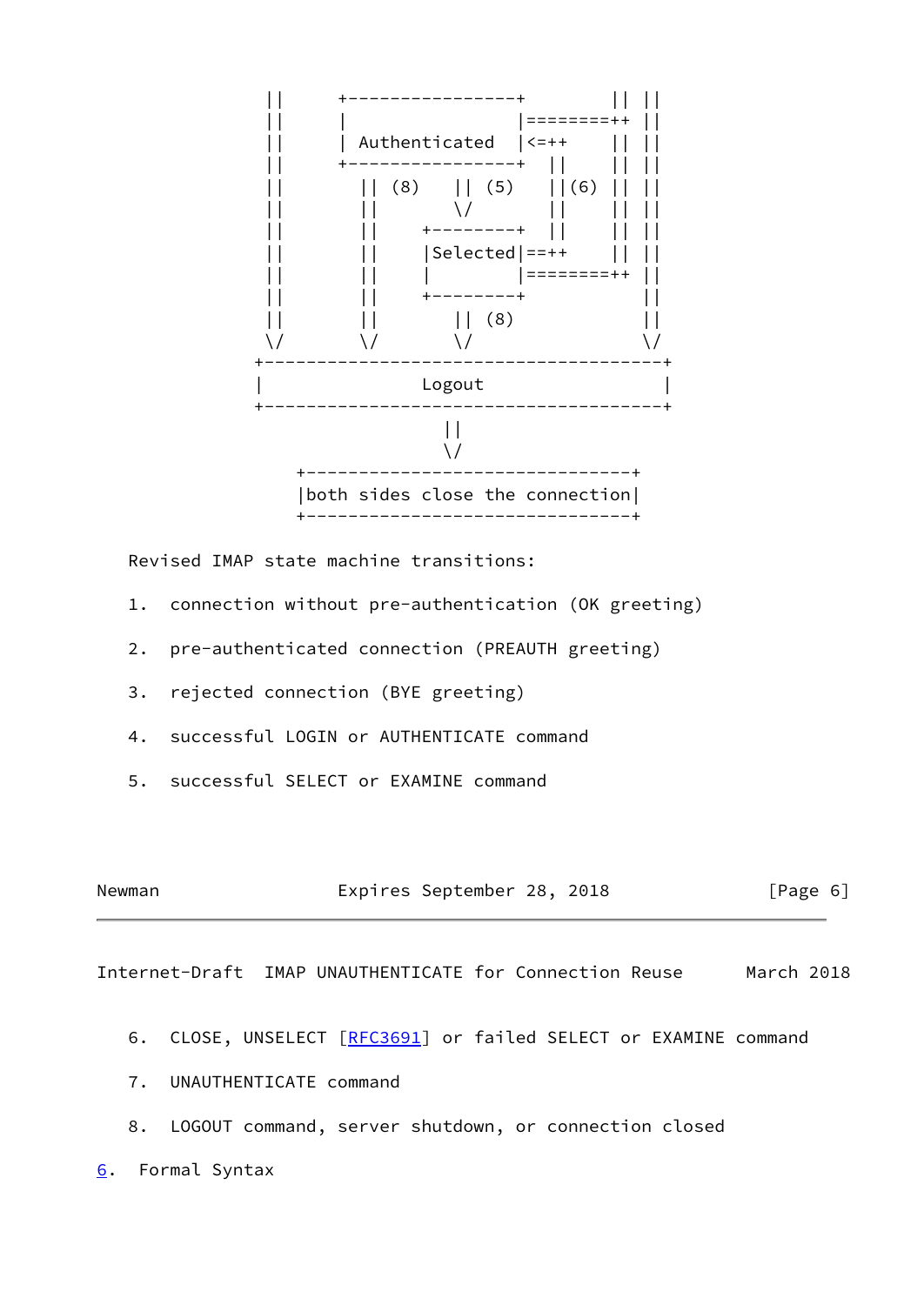The following syntax specification uses the Augmented Backus-Naur Form (ABNF) as described in [\[RFC5234](https://datatracker.ietf.org/doc/pdf/rfc5234)]. Amended terms are defined in [\[RFC3501](https://datatracker.ietf.org/doc/pdf/rfc3501)].

 capability =/ "UNAUTHENTICATE"  $command = \text{author}$  =/ "UNAUTHENTICATE" command-select =/ "UNAUTHENTICATE"

<span id="page-7-0"></span>[7](#page-7-0). IANA Considerations

 The IANA shall add the UNAUTHENTICATE capability to the IMAP4 Capabilities Registry.

<span id="page-7-1"></span>[8](#page-7-1). Security Considerations

 The original IMAP state machine was designed to allow a server implementation approach where each IMAP authentication identity matches an operating system identity and the server revokes all administrative privilege onces authentication completes. This extension is not compatible with that implementation approach. However, that approach has significant performance costs on Unix systems, and this extension is designed for environments where efficiency is a relatively high priority deployment goal. So this extension is appropriate for some deployments but may not be appropriate for the most security sensitive environments.

 IMAP server implementations are complicated and can retain a lot of state related to an authenticated user. Server implementers need to take care to reset all server state such that authentication as a subsequent user does not inherit any data or privileges from the previous user. State data associated with a user can include cached identity information such as group membership used to evaluate access control lists [[RFC4314](https://datatracker.ietf.org/doc/pdf/rfc4314)], active notifications [[RFC5465](https://datatracker.ietf.org/doc/pdf/rfc5465)], access to per-user data such as flags, etc.

 IMAP server systems are often deployed in a two-tier model where a server-side IMAP proxy routes to an IMAP back-end which handles all connections for a subset of possible users. Some IMAP proxies enter

Newman **Expires September 28, 2018** [Page 7]

<span id="page-7-2"></span>Internet-Draft IMAP UNAUTHENTICATE for Connection Reuse March 2018

a pass-through mode after authentication. The UNAUTHENTICATE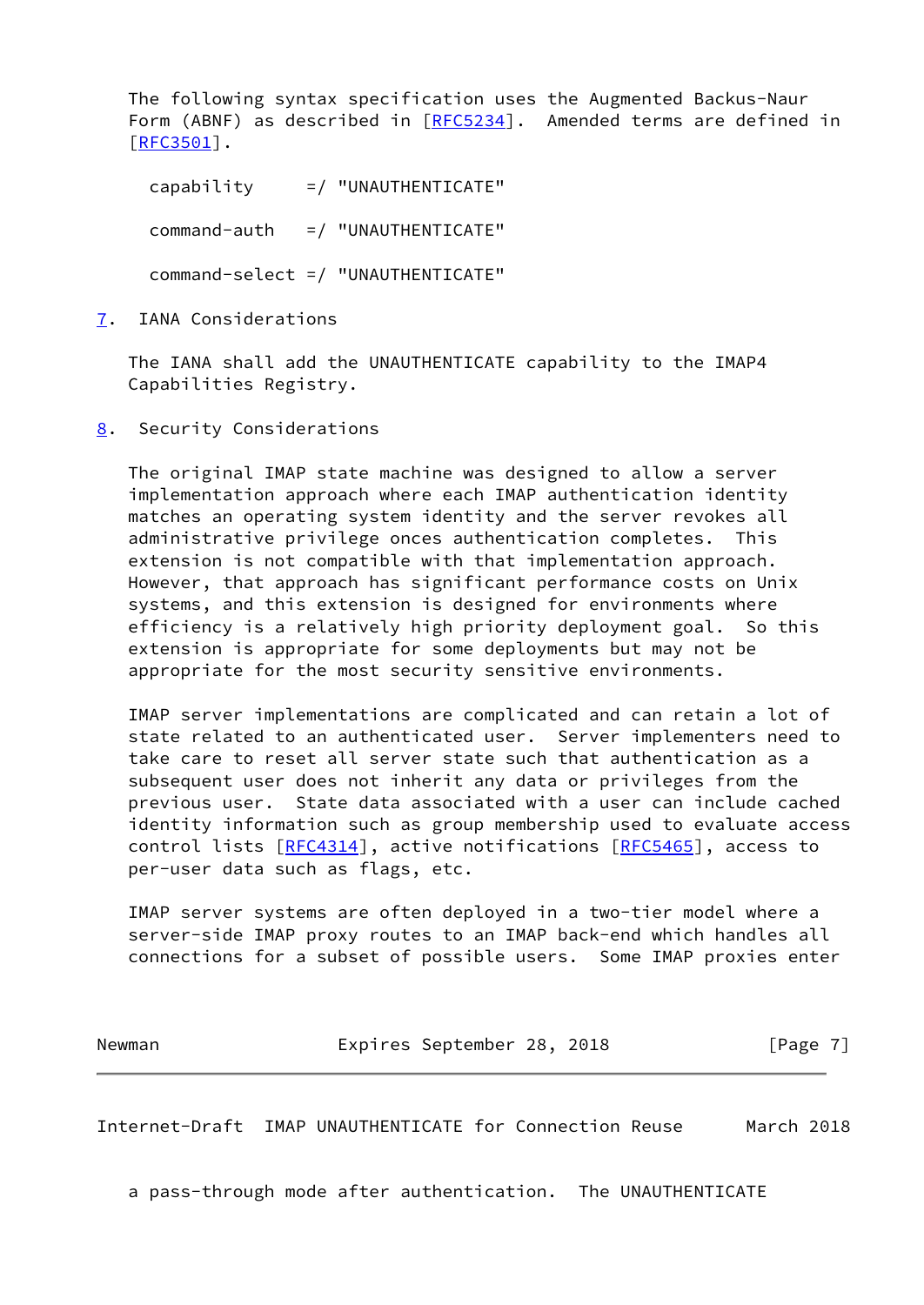command, if enabled, would allow a client to bypass any security restrictions present in the proxy layer but not in the back-end server layer on a subsequent authentication. As a result, IMAP server implementations of this extension MUST provide a way to disable it when it is not needed. Use of an IMAP proxy that processes the UNAUTHENTICATE command at the proxy layer eliminates this concern. Another option to mitigate this concern is for servers to only enable the UNAUTHENTICATE extension if the supplied authentication credentials were associated with an administrative identity.

<span id="page-8-0"></span>[9](#page-8-0). Privacy Considerations

 For the most part, this extension will have no impact on the privacy considerations already present in an IMAP implementation. However, if this extension were used between data centers, it could improve end-user privacy by increasing the difficultly of traffic analysis due to connection re-use.

- <span id="page-8-1"></span>[10.](#page-8-1) References
- <span id="page-8-2"></span>[10.1](#page-8-2). Normative References
	- [RFC2119] Bradner, S., "Key words for use in RFCs to Indicate Requirement Levels", [BCP 14](https://datatracker.ietf.org/doc/pdf/bcp14), [RFC 2119](https://datatracker.ietf.org/doc/pdf/rfc2119), DOI 10.17487/RFC2119, March 1997, <<http://www.rfc-editor.org/info/rfc2119>>.
	- [RFC3501] Crispin, M., "INTERNET MESSAGE ACCESS PROTOCOL VERSION 4rev1", [RFC 3501,](https://datatracker.ietf.org/doc/pdf/rfc3501) DOI 10.17487/RFC3501, March 2003, <<http://www.rfc-editor.org/info/rfc3501>>.
	- [RFC5234] Crocker, D., Ed. and P. Overell, "Augmented BNF for Syntax Specifications: ABNF", STD 68, [RFC 5234](https://datatracker.ietf.org/doc/pdf/rfc5234), DOI 10.17487/RFC5234, January 2008, <<http://www.rfc-editor.org/info/rfc5234>>.
- <span id="page-8-3"></span>[10.2](#page-8-3). Informative References
	- [RFC2971] Showalter, T., "IMAP4 ID extension", [RFC 2971](https://datatracker.ietf.org/doc/pdf/rfc2971), DOI 10.17487/RFC2971, October 2000, <<http://www.rfc-editor.org/info/rfc2971>>.
	- [RFC3691] Melnikov, A., "Internet Message Access Protocol (IMAP) UNSELECT command", [RFC 3691](https://datatracker.ietf.org/doc/pdf/rfc3691), DOI 10.17487/RFC3691, February 2004, <<http://www.rfc-editor.org/info/rfc3691>>.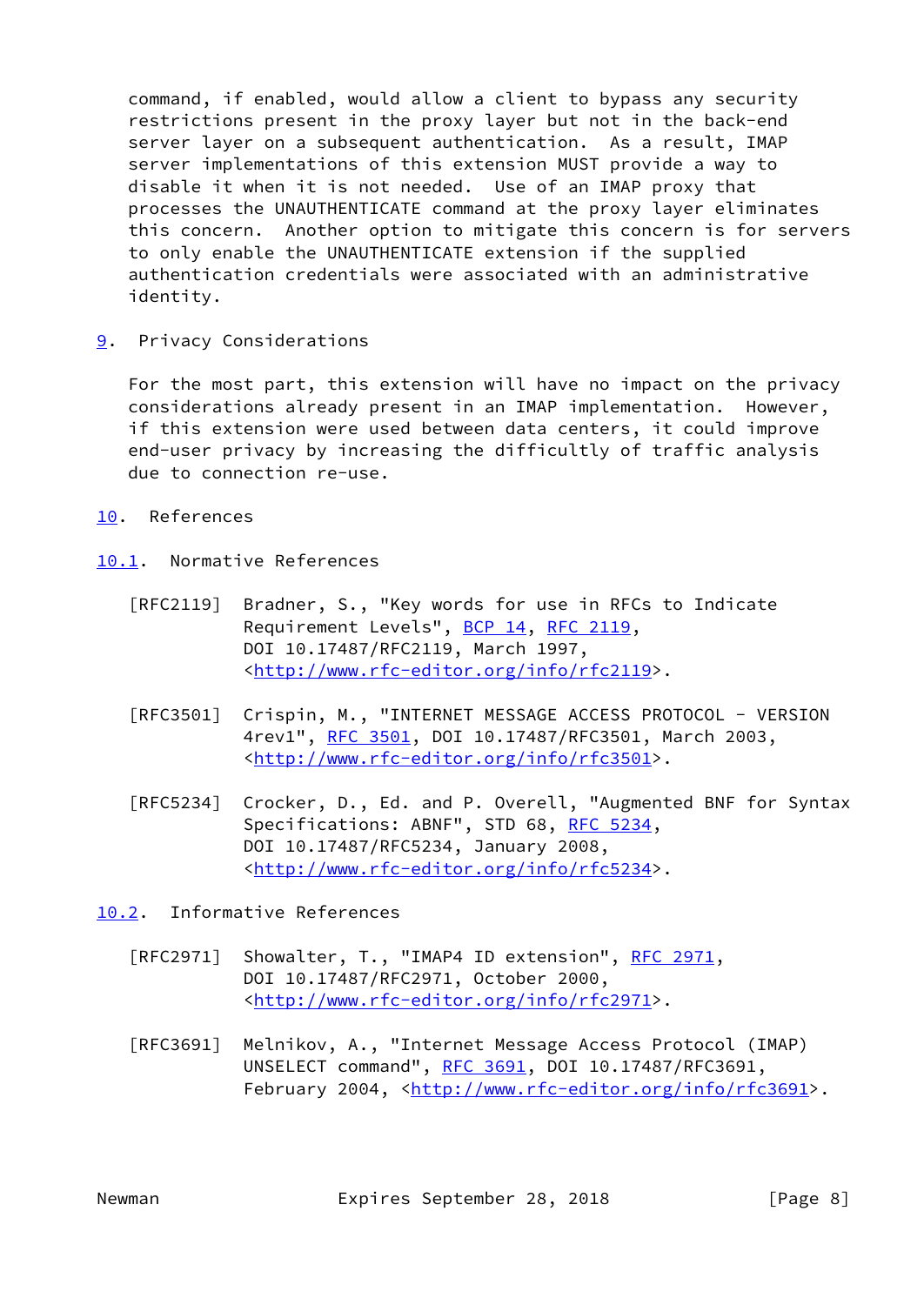Internet-Draft IMAP UNAUTHENTICATE for Connection Reuse March 2018

- [RFC4314] Melnikov, A., "IMAP4 Access Control List (ACL) Extension", [RFC 4314,](https://datatracker.ietf.org/doc/pdf/rfc4314) DOI 10.17487/RFC4314, December 2005, <<http://www.rfc-editor.org/info/rfc4314>>.
- [RFC4422] Melnikov, A., Ed. and K. Zeilenga, Ed., "Simple Authentication and Security Layer (SASL)", [RFC 4422](https://datatracker.ietf.org/doc/pdf/rfc4422), DOI 10.17487/RFC4422, June 2006, <<http://www.rfc-editor.org/info/rfc4422>>.
- [RFC4959] Siemborski, R. and A. Gulbrandsen, "IMAP Extension for Simple Authentication and Security Layer (SASL) Initial Client Response", [RFC 4959](https://datatracker.ietf.org/doc/pdf/rfc4959), DOI 10.17487/RFC4959, September 2007, <<http://www.rfc-editor.org/info/rfc4959>>.
- [RFC4978] Gulbrandsen, A., "The IMAP COMPRESS Extension", [RFC 4978,](https://datatracker.ietf.org/doc/pdf/rfc4978) DOI 10.17487/RFC4978, August 2007, <<http://www.rfc-editor.org/info/rfc4978>>.
- [RFC5161] Gulbrandsen, A., Ed. and A. Melnikov, Ed., "The IMAP ENABLE Extension", [RFC 5161](https://datatracker.ietf.org/doc/pdf/rfc5161), DOI 10.17487/RFC5161, March 2008, [<http://www.rfc-editor.org/info/rfc5161](http://www.rfc-editor.org/info/rfc5161)>.
- [RFC5182] Melnikov, A., "IMAP Extension for Referencing the Last SEARCH Result", [RFC 5182,](https://datatracker.ietf.org/doc/pdf/rfc5182) DOI 10.17487/RFC5182, March 2008, [<http://www.rfc-editor.org/info/rfc5182](http://www.rfc-editor.org/info/rfc5182)>.
- [RFC5246] Dierks, T. and E. Rescorla, "The Transport Layer Security (TLS) Protocol Version 1.2", [RFC 5246](https://datatracker.ietf.org/doc/pdf/rfc5246), DOI 10.17487/RFC5246, August 2008, <<http://www.rfc-editor.org/info/rfc5246>>.
- [RFC5255] Newman, C., Gulbrandsen, A., and A. Melnikov, "Internet Message Access Protocol Internationalization", [RFC 5255](https://datatracker.ietf.org/doc/pdf/rfc5255), DOI 10.17487/RFC5255, June 2008, <<http://www.rfc-editor.org/info/rfc5255>>.
- [RFC5267] Cridland, D. and C. King, "Contexts for IMAP4", [RFC 5267,](https://datatracker.ietf.org/doc/pdf/rfc5267) DOI 10.17487/RFC5267, July 2008, <<http://www.rfc-editor.org/info/rfc5267>>.
- [RFC5464] Daboo, C., "The IMAP METADATA Extension", [RFC 5464](https://datatracker.ietf.org/doc/pdf/rfc5464), DOI 10.17487/RFC5464, February 2009, <<http://www.rfc-editor.org/info/rfc5464>>.
- [RFC5465] Gulbrandsen, A., King, C., and A. Melnikov, "The IMAP NOTIFY Extension", [RFC 5465](https://datatracker.ietf.org/doc/pdf/rfc5465), DOI 10.17487/RFC5465,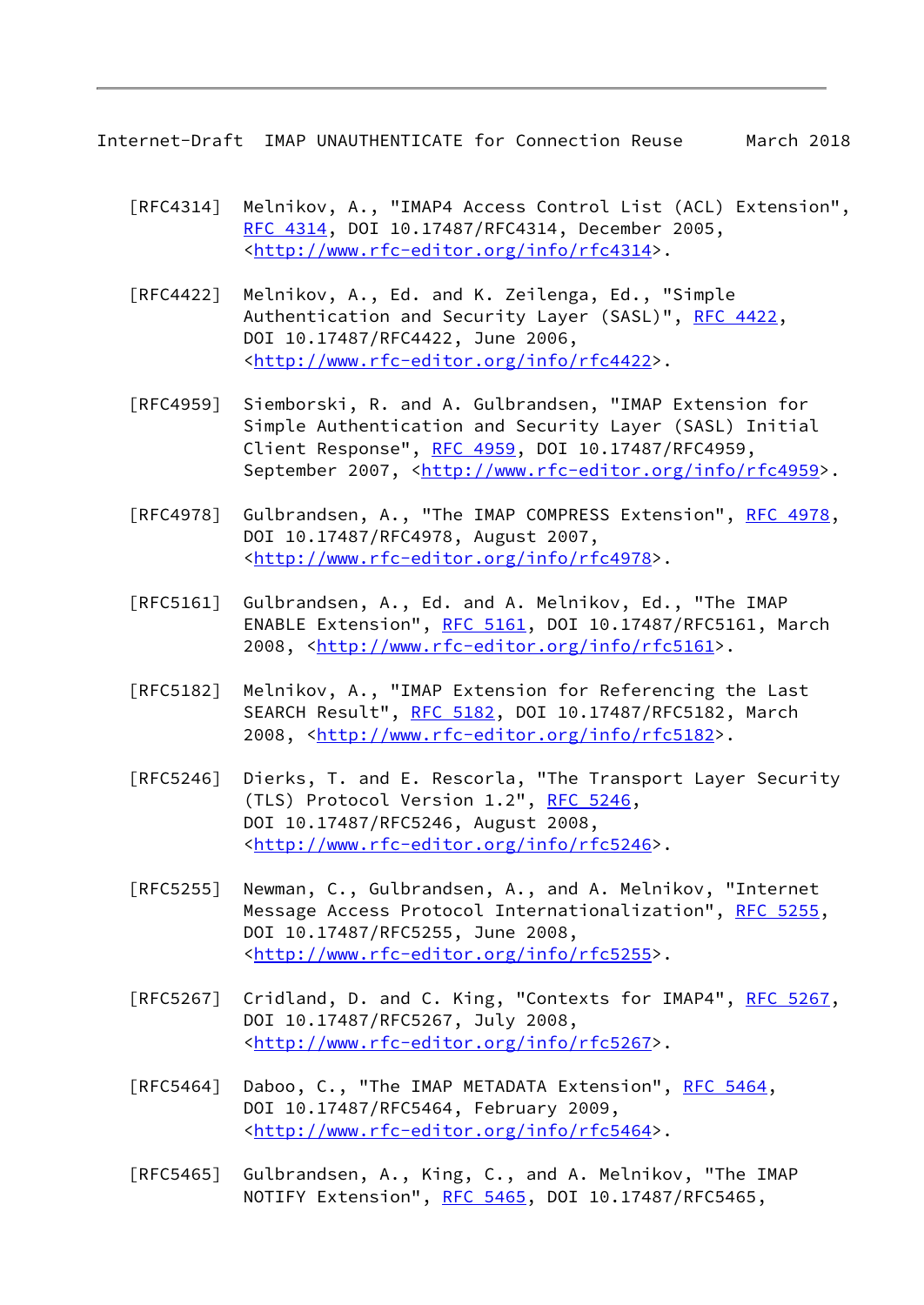### February 2009, <<http://www.rfc-editor.org/info/rfc5465>>.

<span id="page-10-1"></span>Internet-Draft IMAP UNAUTHENTICATE for Connection Reuse March 2018

- [RFC6186] Daboo, C., "Use of SRV Records for Locating Email Submission/Access Services", [RFC 6186](https://datatracker.ietf.org/doc/pdf/rfc6186), DOI 10.17487/RFC6186, March 2011, <<http://www.rfc-editor.org/info/rfc6186>>.
- [RFC6855] Resnick, P., Ed., Newman, C., Ed., and S. Shen, Ed., "IMAP Support for UTF-8", [RFC 6855,](https://datatracker.ietf.org/doc/pdf/rfc6855) DOI 10.17487/RFC6855, March 2013, [<http://www.rfc-editor.org/info/rfc6855](http://www.rfc-editor.org/info/rfc6855)>.
- [RFC7162] Melnikov, A. and D. Cridland, "IMAP Extensions: Quick Flag Changes Resynchronization (CONDSTORE) and Quick Mailbox Resynchronization (QRESYNC)", [RFC 7162](https://datatracker.ietf.org/doc/pdf/rfc7162), DOI 10.17487/RFC7162, May 2014, <<http://www.rfc-editor.org/info/rfc7162>>.

<span id="page-10-0"></span>[Appendix A.](#page-10-0) Design Considerations

 The author deliberately choose to add a separate UNAUTHENTICATE command instead of allowing the LOGIN or AUTHENTICATE commands to be issued when the connection is in a state other than unauthenticated state. The primary reason for this choice is because the code that transitions from not authenticated state to authenticated state in a server is often the most security sensitive code as it needs to assume and handle unconditionally hostile attackers. That sensitive code is simpler if it only handles a single server state (unauthenticated) and the state transition is as simple as possible. Smaller and simpler code is easier to audit and write in a secure way.

 A secondary reason to have a separate command is that it is simpler to enable or disable the feature with that design. See the discussion in the security considerations section recommending implementations provide a way to disable this extension.

#### <span id="page-10-2"></span>[Appendix B.](#page-10-2) Acknowledgements

 Thanks to Fred Batty for implementing UNAUTHENTICATE, and to Cyrus Daboo for constructive suggestions to improve this draft.